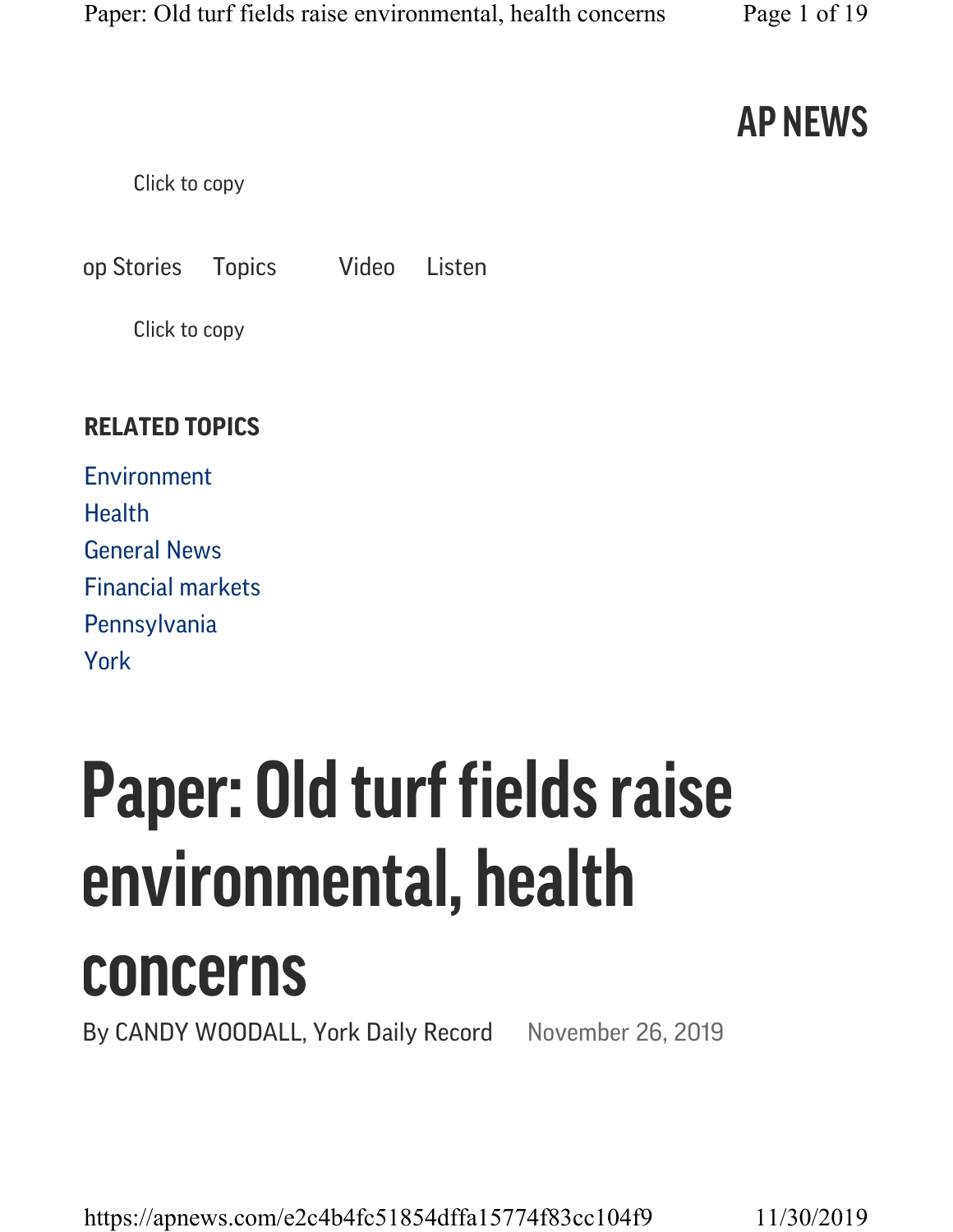YORK, Pa. (AP) — The hulking wall of rubber was first **AP NEWS** discovered by a borough maintenance crew.

About 6,000 rolled pieces were neatly stacked about 10 feet buight pries eriling in sore the induced ackies to find the land, according to the mayor of Cleona, Pennsylvania.

The green blades of artificial grass peeking through the coiled logs offered the first clue.

"This is what it looks like when someone gets rid of a dozen turf fields and there's nowhere to send them," said Mayor Larry Minnich.

A York Daily Record/York Sunday News investigation has found an unregulated industry that is growing exponentially and dumping several hundred old athletic fields across the U.S. every year.

Artificial turf and the projected mountains of waste

Used artificial turf is expected to produce 1 million to 4 million tons of waste in the next 10 years, and it has nowhere to go, according to solid waste industry analysts.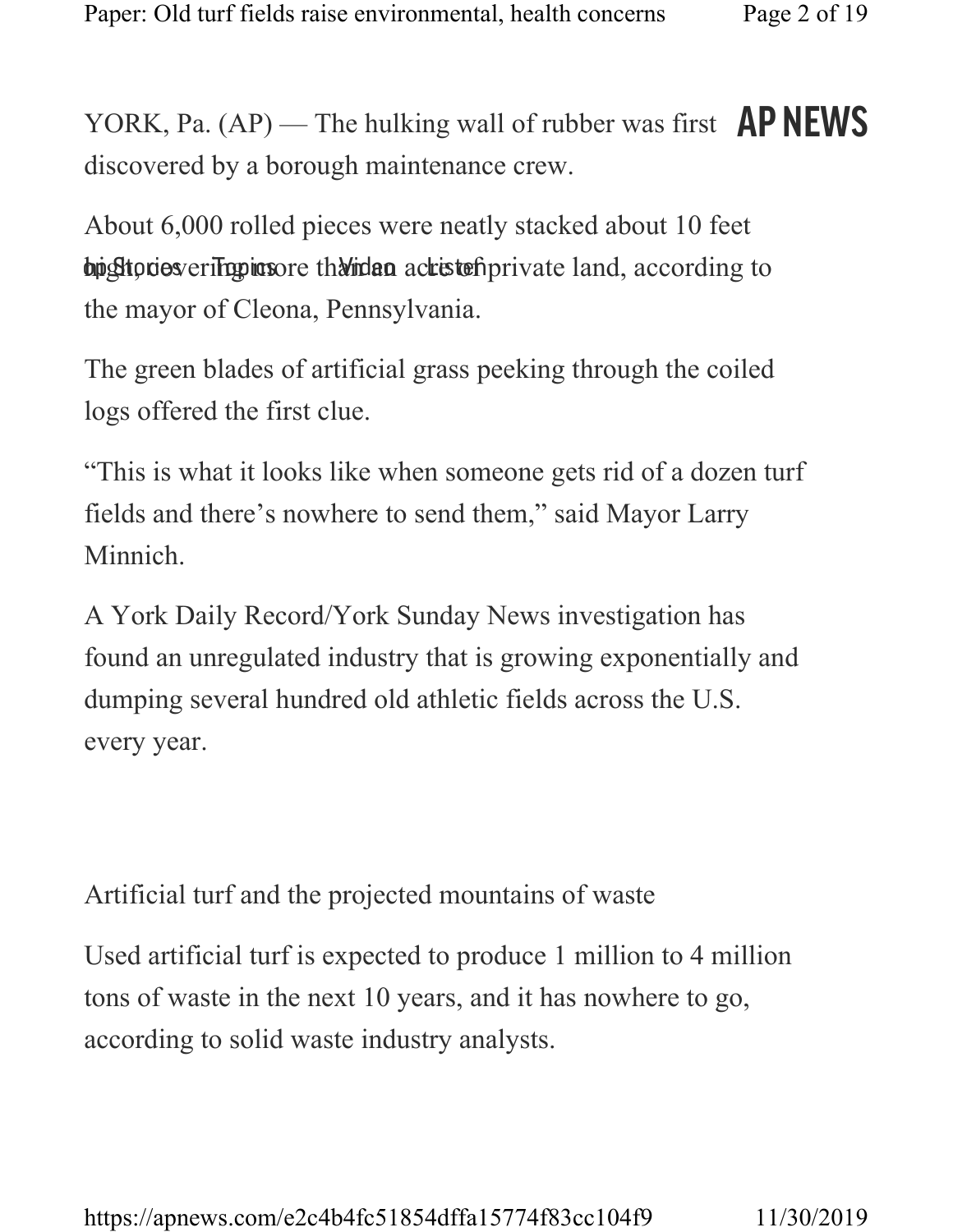Minnich, the Cleona mayor, soon learned that the problem in borough of about 2,100 people was similar to what communities were grappling with across the country — tons of worn-out, artificial school fields that municipal dumps won't accept and a growings, unlegiasted, Voltage Hitlestry of vacant land owners taking the waste. <sup>P</sup>NEWS

Turf fields installed in waves a decade ago are reaching the end of their lifespan and need to be replaced, according to an industry trade association. Despite being touted as a completely recyclable alternative to grass, there are no companies in the U.S. that can completely recycle them, according to a trade association president.

The fields frequently end up in empty lots, backyards, in public spaces and on private land. Sometimes, they are given permission to be there. In some cases, they have been dumped illegally by contractors paid to remove them.

An inside look at the turf war

Artificial turf fields are largely made of scrap tires and synthetic fibers and are designed to look like natural grass. They've been revamped from the AstroTurf in the 1960s, which was largely made of fibers and sand, into the synthetic turf today that's made of recycled rubber, fibers and sand.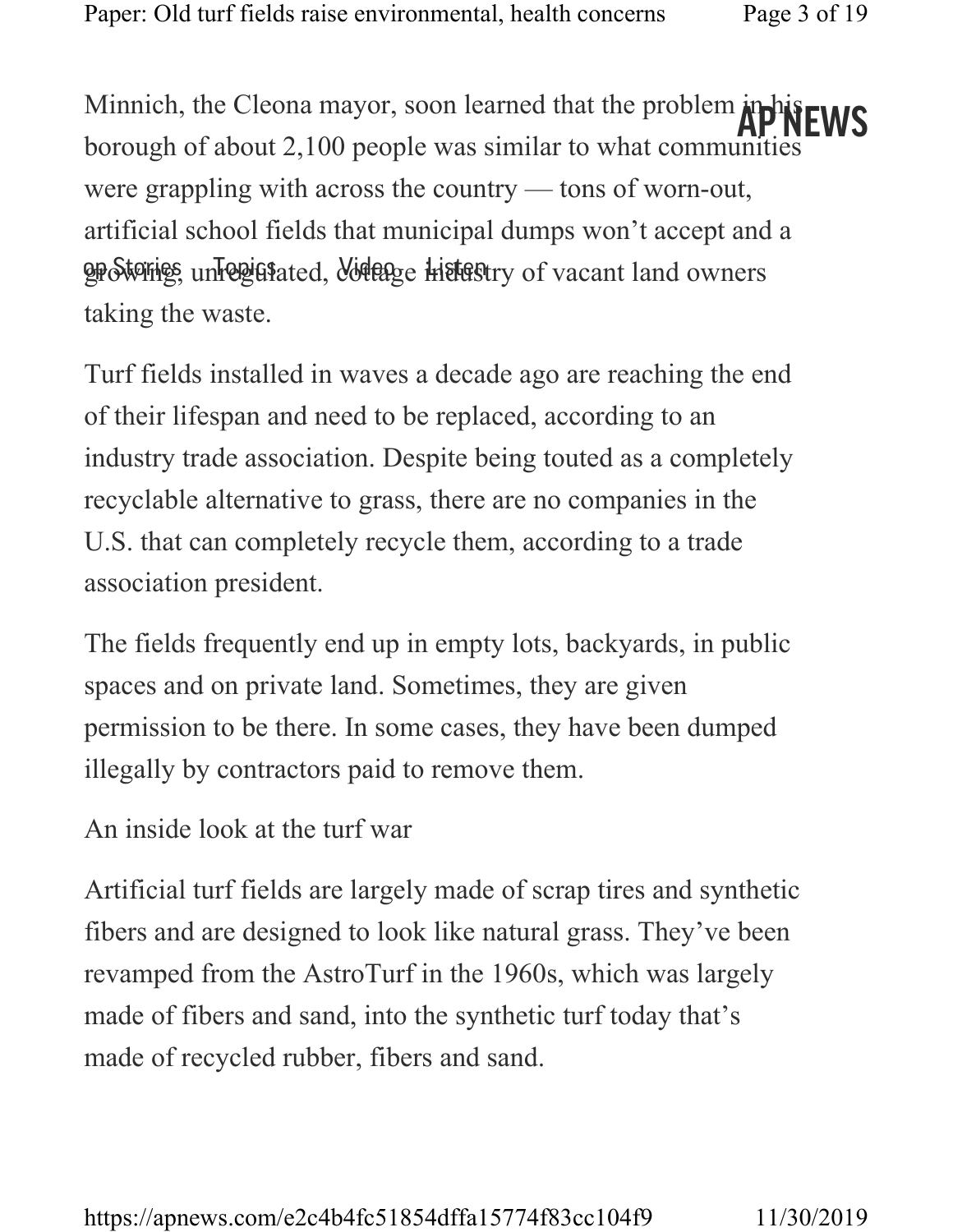There are about 12,000 to 15,000 turf fields in the United States. according to the Synthetic Turf Council. Most of those fields carry an eight-year warranty, which is standard across the industry. But the turf council's top lobbyist says they can last 10 **QQ Stories**ts Topics Video Listen

When those fields reach the end of their lifespan, that waste has to go somewhere. But sending turf to a landfill is not cost effective or an industry best practice. Turf is already piling up on the sides of roads and being stored on private properties because there's only one recycling facility in the world that can fully separate the parts for reuse, and that facility is in Denmark.

Some property owners are getting creative in how they reuse it, but disposed turf is outpacing demand. For now, some of these stacks are eyesores along highways that can last for decades.

Turf disposal is not regulated in Pennsylvania. These large piles of waste fall through bureaucratic cracks, leading to unchecked dumping. Though all waste in Pennsylvania requires a permit before being dumped, there are no specific rules on the books for turf. Those storing turf in Pennsylvania aren't obtaining permits. They are cutting deals with landowners to store their waste, creating makeshift garbage dumps.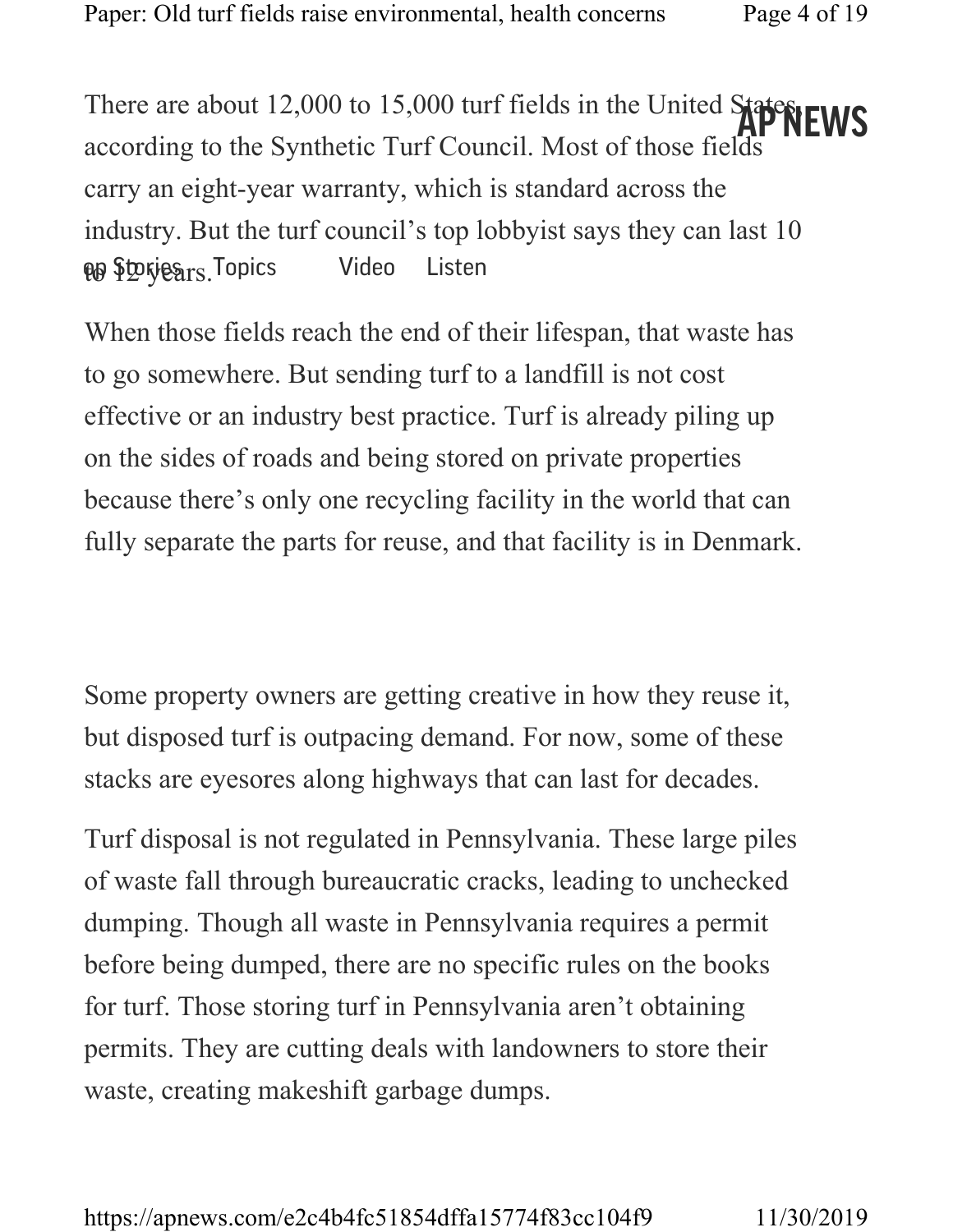Without any rules or oversight, disposed turf becomes the **AP NEWS** burden and responsibility of anyone who lives around it.

Obstacles reusing and disposing of turf

Restartes in Topissachus Videond Listeshington, D.C., turf fields have tested positive for lead and toxins that are known to cause cancer, low birth weight in babies and other diseases, according to reports in the Boston Globe and Washington Post.

Industry-funded studies found no increased risk of disease to anyone of any age who uses turf fields.

There's been no independent, definitive study on the safety of turf. The Obama Administration started to examine the issue in his second term. The Trump Administration has studied it for three years and on July 25 released the first part of its findings.

Some materials used to make turf fields, such as industrial silica sand, can't be incinerated.

Sometimes, college and professional fields can be donated to other facilities, but youth fields are too worn to be donated to another facility.

Because stagnant water can pool inside them and attract rodents and mosquitoes, used tires can't be taken to landfills. But turf, despite being largely made from old tires, can be taken to landfills. However, that's an expensive option.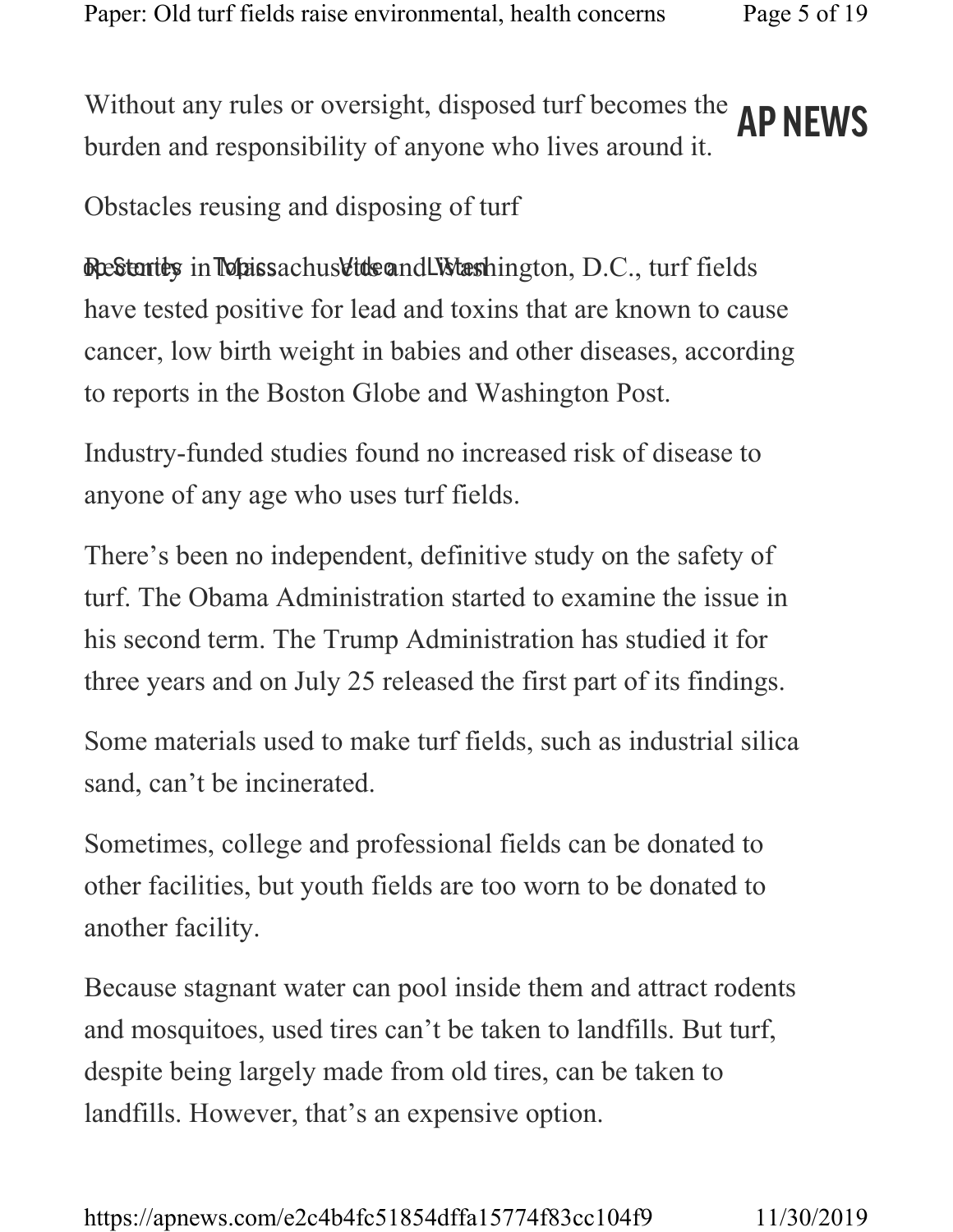Pennsylvania law also cites that tires shouldn't be disposed of in EWS landfills because they take up too much room.

It's \$60 to \$70 a ton to dispose of turf in a landfill. Each roll of turf is about  $2,000$  to  $3,000$  pounds. A ton is 2,000 pounds. For the 6,000 rolls of turf in Cleona, the landfill option would cost about \$400,000. turf is about 2,000 to 3,000 pounds.<br>op Stories – Topics – Video – Listen

But none of those rolls are headed to a dump. They're headed to Denmark. Slowly.

'We're running out of room'

The rolls have been sitting in Cleona for two years, and a few months ago, Minnich decided that was long enough. He was getting complaints from people in town, and there were safety concerns about the pile's flammability and proximity to a fueling station.

Property owner Kevin Fox, who operates a transportation business, said he never had any safety concerns, especially because the rolls were stored inside a fenced-in lot.

Fox has been storing the turf for an undisclosed property rental fee since a former business associate told him more than a year ago that a turf recycler overseas needed a place to store dismantled fields.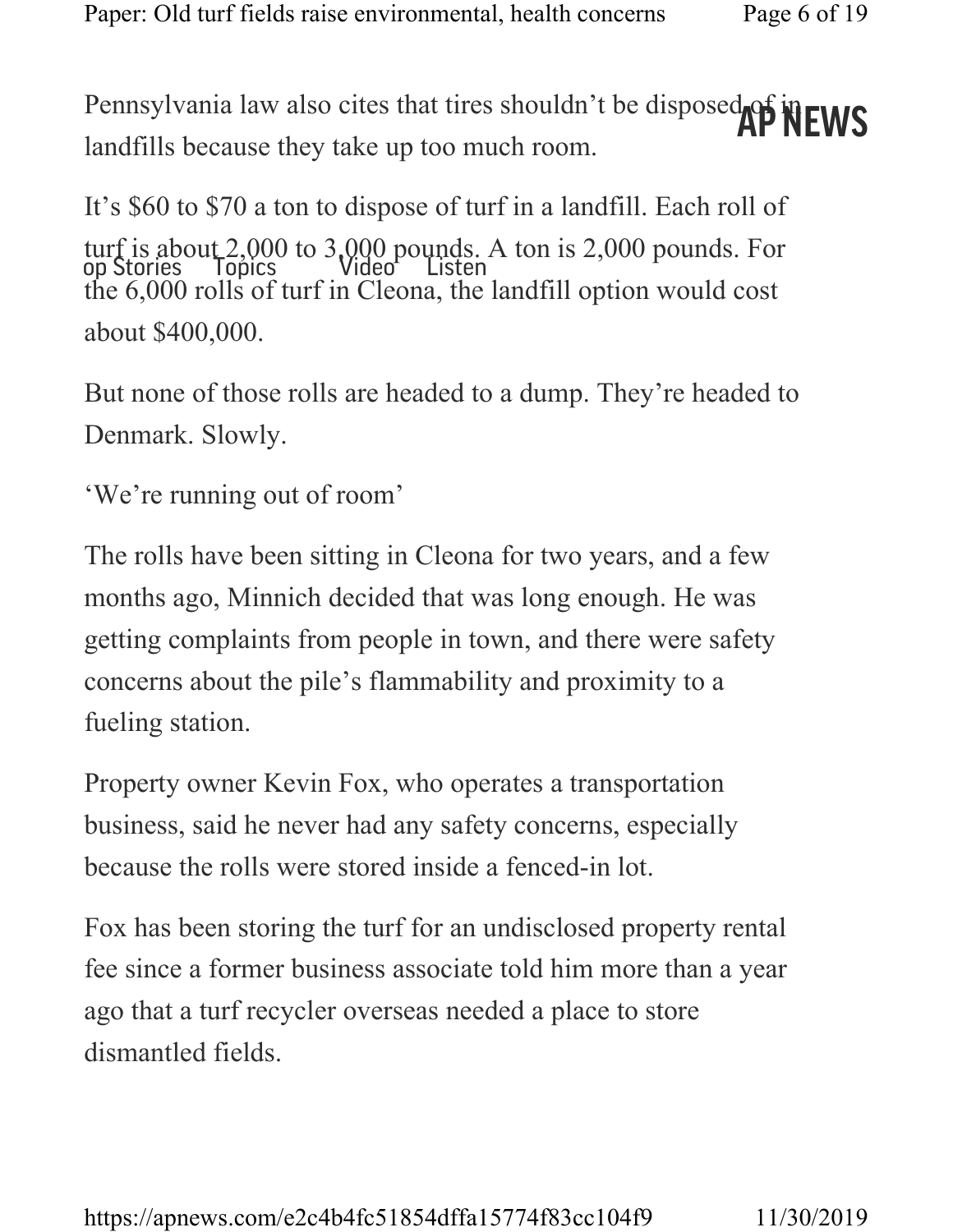But Fox also reached a point where he agreed with the may of NEWS that the turf couldn't stay on his property.

"We were running out of room," Fox said.

### Och Studeineges Toutrick inheriting aband ture turf

At another site, weeds push through rolls of turf that are scattered on a hillside at the intersection of Matthew Bupp's property at Loucks Mill Road and Route 30 in York, Pennsylvania.

People frequently drive by and ask a version of: "What is that?"

Bupp knows the feeling.

 $\overline{\phantom{a}}$ 

He wondered the same thing when he inherited the problem a couple of years ago.

Somebody who leased the land to store the turf defaulted on the rent. He's not sure of the contractor, but he knows the disposed field was trucked in from Harrisburg or Mechanicsburg, 40 miles away.

"It feels like this old football field has been here forever," he said. "Promising rent and then abandoning the material is a perfect way of making sure you have no disposal costs and then making disposal someone else's problem."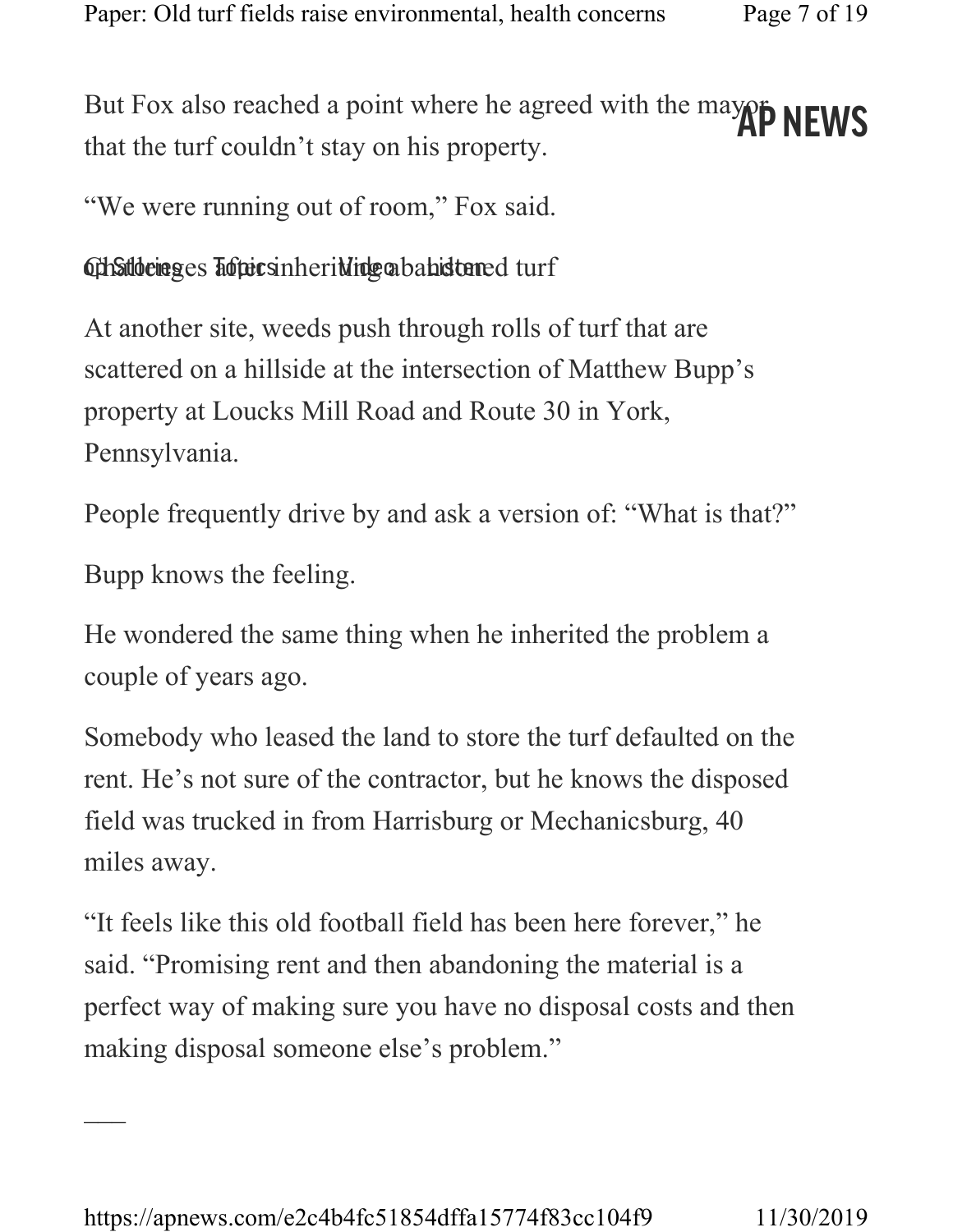Matthew Bupp

 $\overline{\phantom{a}}$ 

AP NEWS

It feels like this old football field has been here forever.

Bupp said there were so many subcontractors involved that he couldn't successfully figure out the right person to hold accountable. op Stories Topics Video Listen

The turf is not easy to get rid of. In addition to the high costs involved, it's physically daunting. Each roll, depending on the size, typically weighs between 900 and 3,000 pounds.

"This isn't something you can put on the back of a pickup truck. You need tractor-trailers and machinery to lift it," Bupp said.

'One man's trash is another man's treasure'

He decided to get creative. He advertised through Craigslist and word of mouth, transferring the turf roll by roll to new homes and businesses.

"Some has been given away; some has been sold. But I didn't plan on or want to go into the turf business," said Bupp, a property developer.

The divvied up turf is now at a community garden in York City, indoor Xtreme Archery in Springettsbury Township, local soccer organizations, a Maryland lacrosse team, batting cages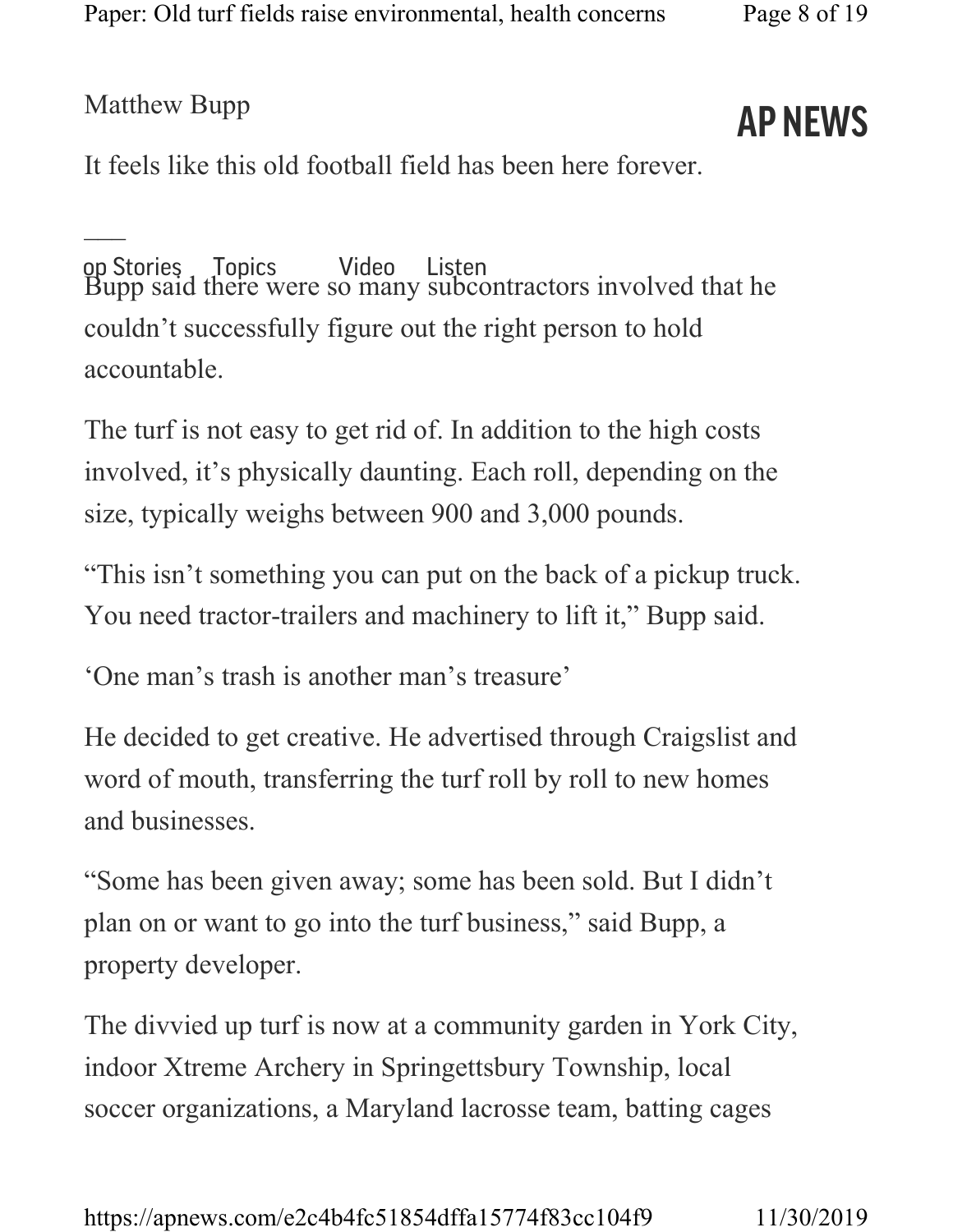and private lawns for weddings. He's also sent some of the **AP NEWS** rubber to a private home to be placed under a water slide.

"I'm trying to make the old adage true that one man's trash is another man's treasure," Bupp said. "I'm finding waste and putting it to reuse." anquict mail s'incasure, pupp said.<br>op Stories Topics Video Listen

He's an environmentalist at heart. When he bought the property five years ago, he said, he cleaned up 256 tires and two abandoned cars that were dumped and deserted on the bank of the nearby Codorus Creek.

"I've always said real men recycle, but now I'd say real people recycle," Bupp said. "I'm not sure how much longer it will take to get rid of it all, but I know it can be recycled and repurposed."

Unregulated, untraced

Too often, old turf fields are not recycled and repurposed, according to Kyla Bennett, science and policy director of Public Employees for Environmental Responsibility.

She is also the director of the New England office for the watchdog organization, which helps government whistleblowers expose environmental wrongdoing.

Bennett said state and federal clients have reported that most turf fields typically go to landfills or are dumped illegally.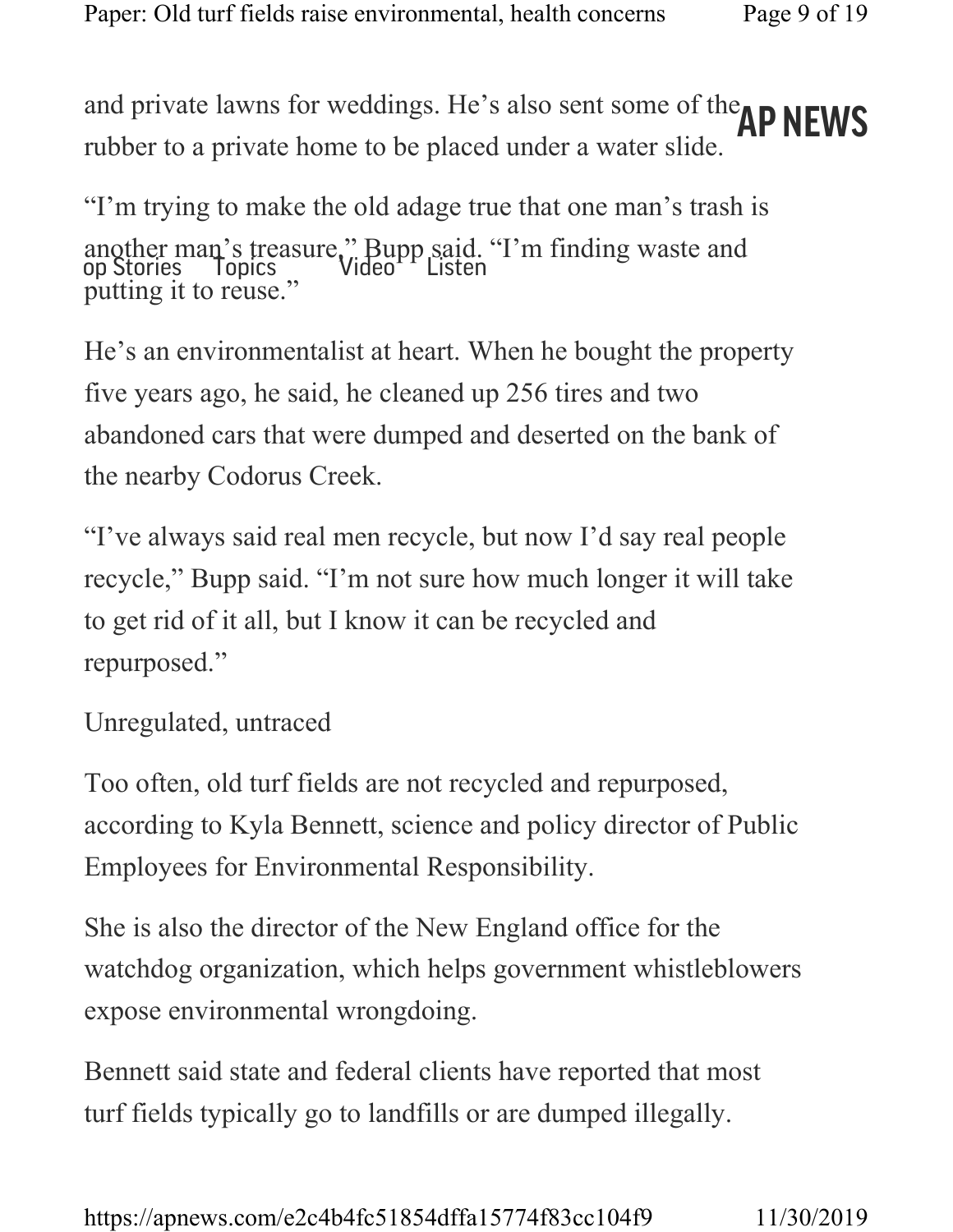"They usually show up near wetlands or streams," she said **AP NEWS** That's a concern because turf fields are largely made of crumb rubber, which is scrap tires. Scrap tires shouldn't be dumped near or in waterways because they pose two health threats: a safe haven for pests and fire risk, according to the U.S. Environmental Protection Agency. The Stories Topics Video Listen

"Prone to heat retention, tires in stockpiles also can ignite, creating tire fires that are difficult to extinguish and can burn for months, generating unhealthy smoke and toxic oils," according to the EPA.

Dan Bond, president of the Synthetic Turf Council, a Fairfax, Virginia-based trade group, said disposal of turf in waterways was a bad practice of the industry's past.

"It used to happen in the '80s and '90s before recycling. Yes, that did happen, but our trade group is emphatic about best practices today, and our manufacturers and recyclers adhere to it," Bond said.

But it's not the manufacturers or recyclers he lobbies for who are removing the fields when they need to be replaced every eight to 10 years.

It's usually a subcontractor who shows up to remove a field and dispose it. Sometimes, two different businesses are hired to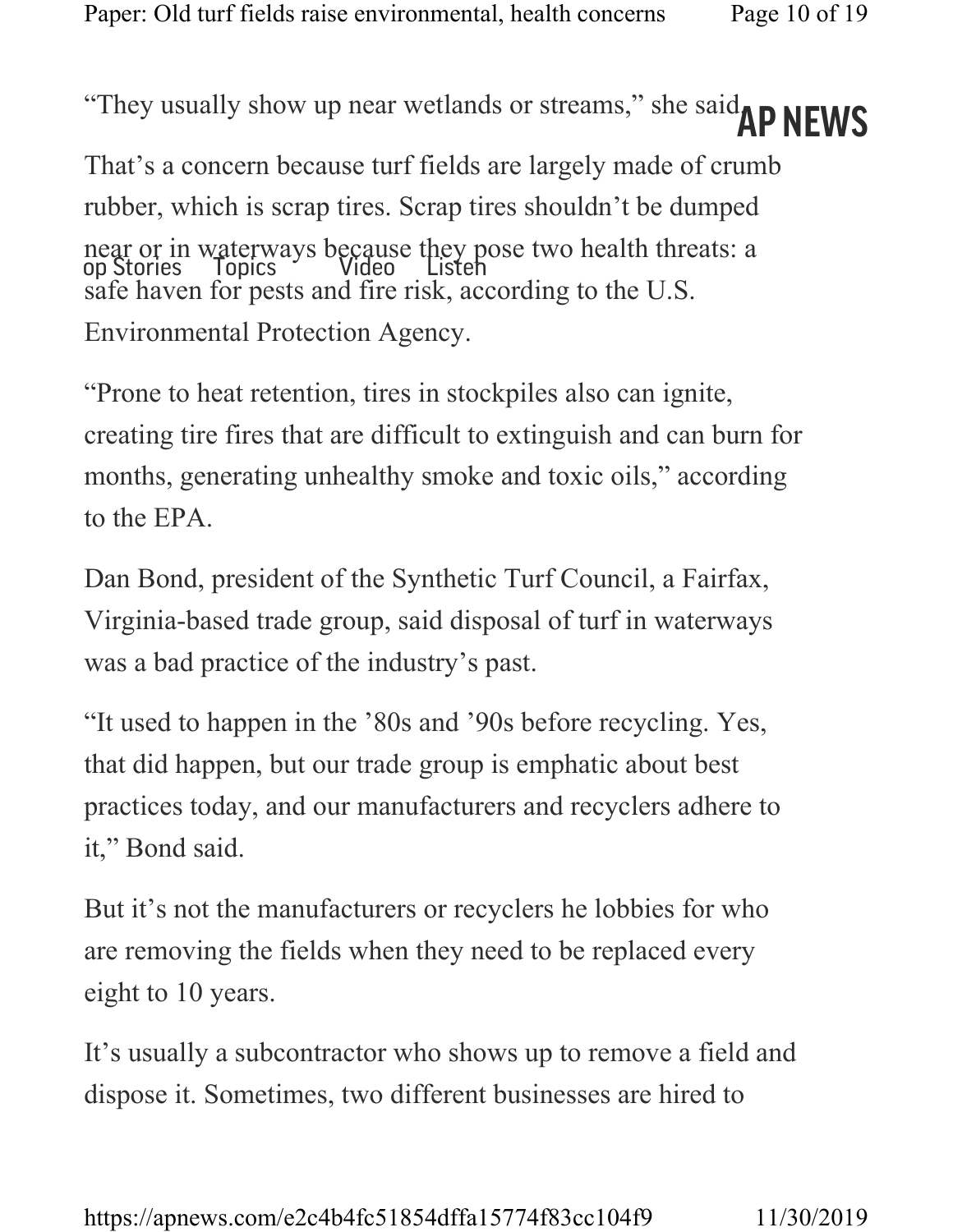remove a field and get rid of it. There's no chain of custody **AP NEWS** There are no regulations at state and federal levels on turf disposal.

For example, in Pennsylvania: "There are no waste regulations specific to turf, but the used turf would be considered waste, and should be managed as such. All waste disposal activities in Pennsylvania require a permit," said Elizabeth Rementer, press secretary for the Pennsylvania Department of Environmental Protection. Top example, in I chirsylvania. The<br>op Stories Topics Video Listen

A chain of custody can be difficult to follow because old turf can find multiple new uses, and industry lobbyists discourage regulations, Bond said.

"If you put out regulations on what to do at the end of a field's life, that doesn't help because there are so many applications. You can use different parts of the field for different applications. There's not one best way to do this," he said.

The industry can regulate itself by setting guidelines and best practices, Bond said.

His trade group recommends giving municipalities and school districts tax breaks for finding beneficial reuses for turf.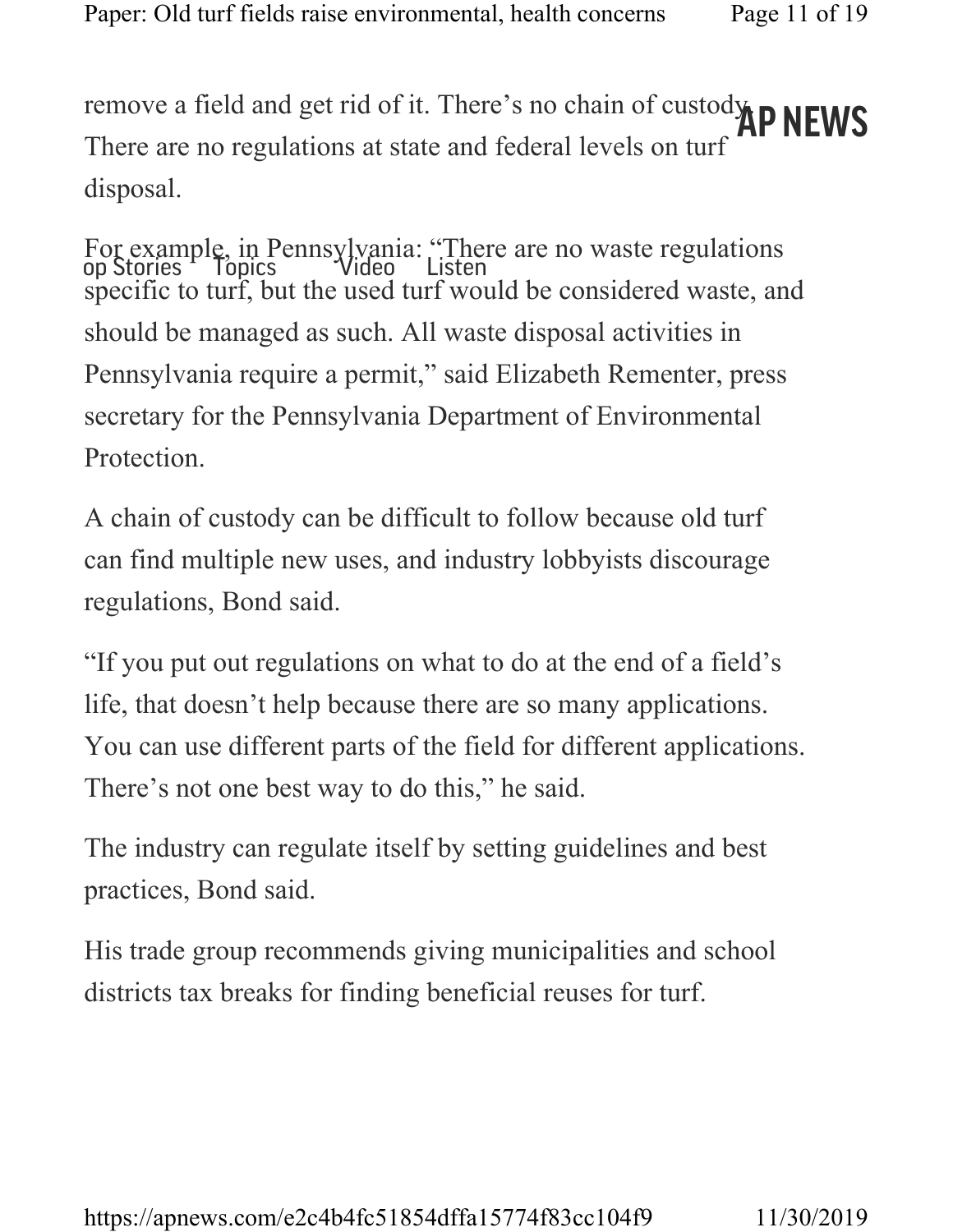That's not good enough for Bennett, who said it's a scheme that EWS "kicks the can down the road and distributes the problem to someone else."

Concerns about chemicals found in artificial turf Bennett said the best solution is to use natural grass. Concerns about chemicals found in a

Turf fields are a creative way for the tire industry to get rid of their waste, she said. The tires are shredded and put into fields, and eight to 10 years later, "a municipality then has to figure out what to do with it," Bennett said.

Even worse, she said, the "consumer and end user have no idea what's in it."

It's a problem for everybody.

 $\overline{\phantom{a}}$ 

 $\overline{\phantom{a}}$ 

Kyla Bennett, science and policy director of Public Employees for Environmental Responsibility

Whistleblowers who work with PEER have raised concerns about the toxicity of the disposed fields that frequently get dumped on land near community water supplies, she said.

"It's a problem for everybody," Bennett said.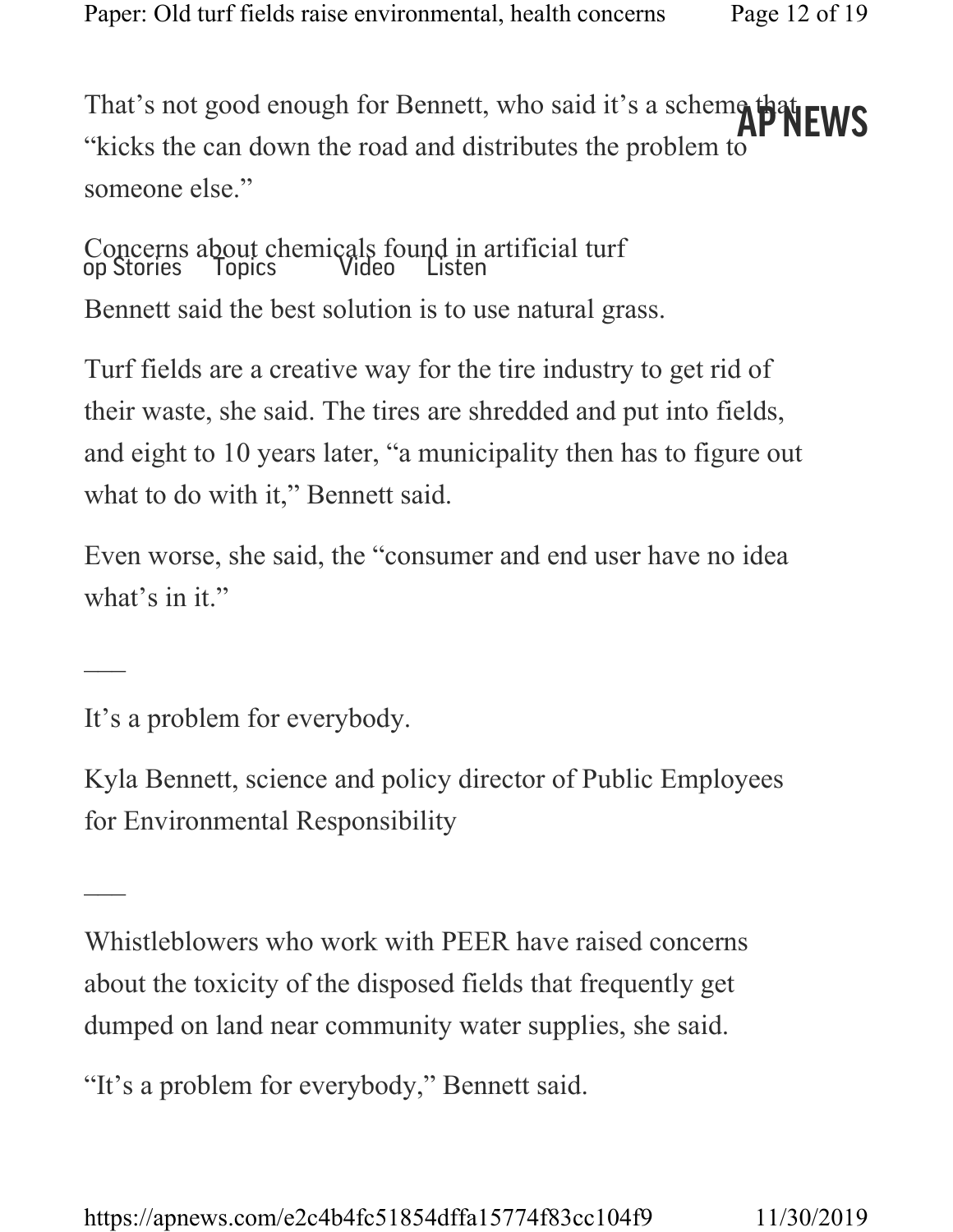Bond said 110 industry studies found no increased risk of **AP NEWS** disease to anyone of any age who uses turf fields. He points to the studies on the trade association website.

In its first report about crumb-rubber synthetic fields, the U.S. Environmental Protection Agency and the Agency for Toxic Substances and Disease Registry said research was "inconclusive" on the safety of crumb-rubber fields. III Its Trist report about Grund-Tubbe<br>op Stories – Topics – Video – Listen

They found a range of metals and chemicals in turf fields.

"While chemicals are present as expected in the (tire) crumb rubber, human exposure appears to be limited based on what is released into air or simulated biological fluids," the report says.

The 800-page report looked at what chemicals are present in the fields, but it didn't study whether those chemicals are safe for the people using them.

It is unclear when the second part of the federal study will be released.

A study by the Washington State Department of Health in 2017 found no evidence that crumb rubber in turf fields contained enough cancer-causing chemicals to put players at risk.

California is conducting its own study on turf fields, and the Consumer Product Safety Commission is studying children's exposure to chemicals on rubber tire surfaces at playgrounds.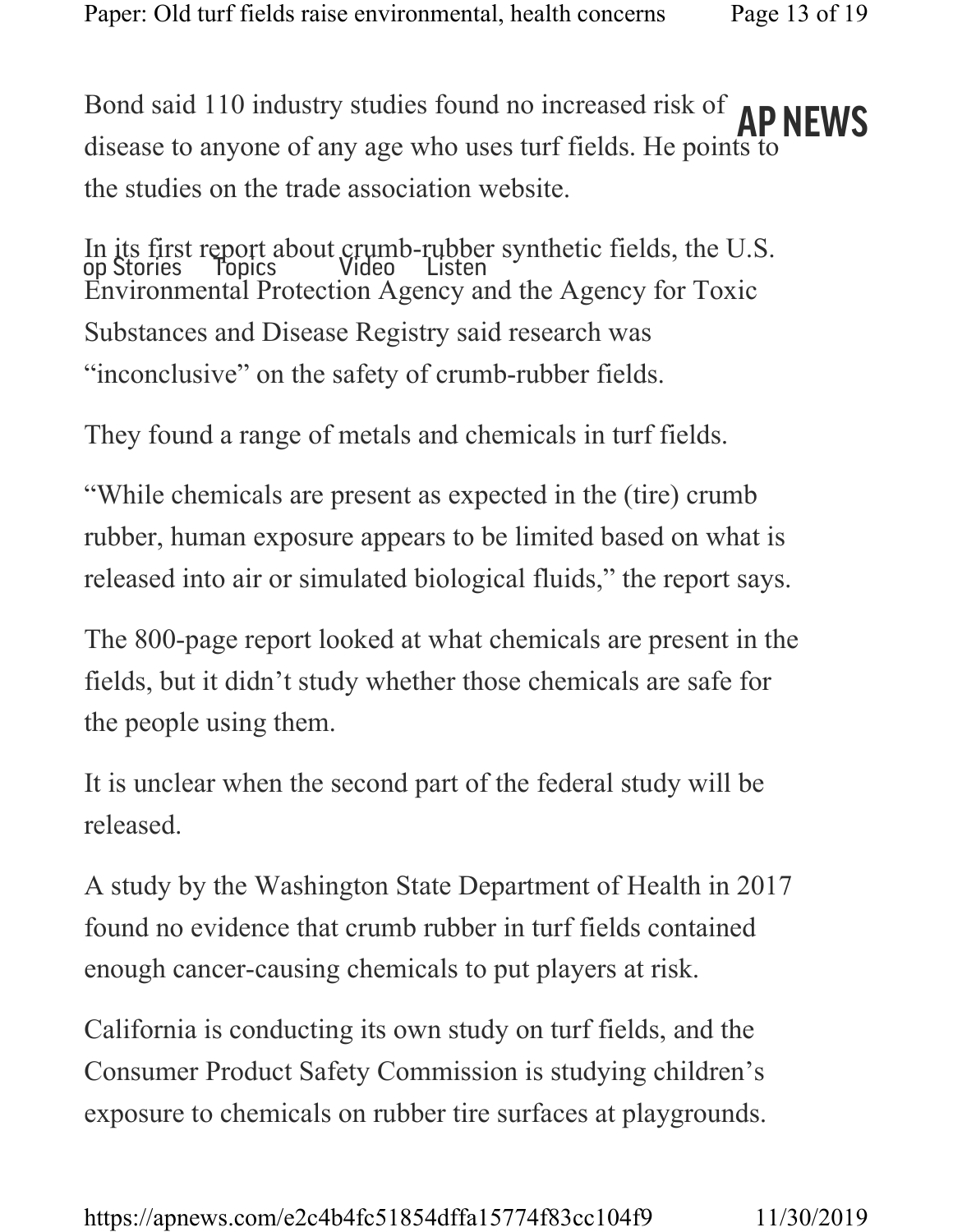Used artificial turf is expected to produce 1 million to 4 million tons of waste in the next 10 years.

Spo Sitch weaste Tropoloustry an Adiblests Listen

 $\overline{\phantom{a}}$ 

 $\overline{\phantom{a}}$ 

Growing cycle of installing, removing of turf fields

In the meantime, the number of new turf fields being installed and old ones being removed is growing every year in the multibillion industry.

There are between 12,000 and 15,000 turf fields in the U.S., Bond said, and another 1,200 and 1,500 are opening each year.

Meanwhile, the number of disposed fields has grown from 365 in 2013 to 750 in 2018. The number of disposed turf fields is expected to grow by hundreds this year and in the upcoming year, according to the trade association.

And something that both the industry and environmentalists agree on is that they need somewhere to put them.

An apparent solution, hampered by a lack of oversight

The solution to the old turf problem might be found in the pipeline from Cleona to Denmark.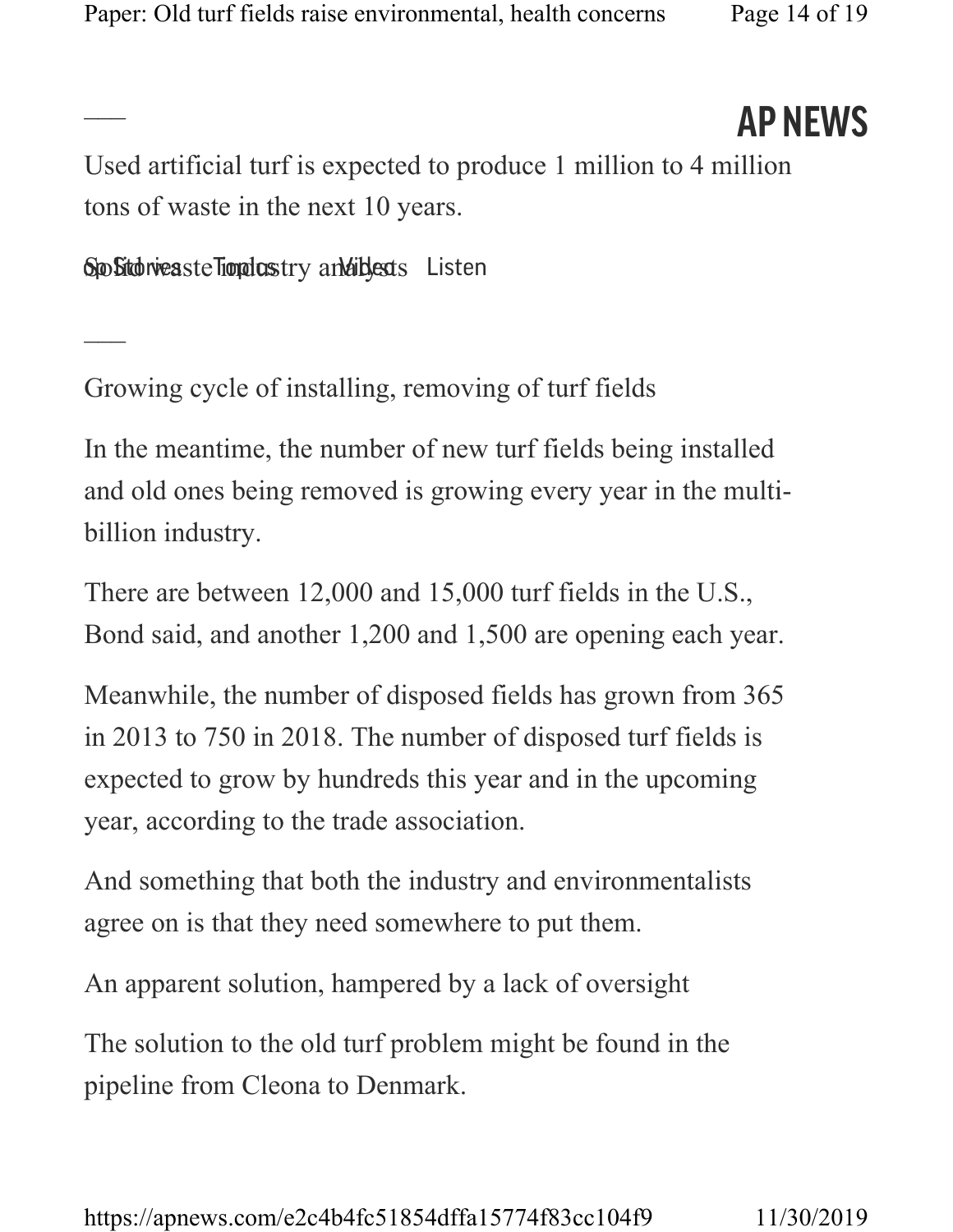Fox, the property owner with thousands of rolls of turf on  $h$ property, is shipping dozens of loads at a time to Re-Match, a Scandanavian company that the industry and environmentalists agree is the only true recycling facility in the world. But founder Dennis Anderson said his company is a solution few U.S. companies are using, mainly because there are no regulations that require fields to be recycled. **NFWS** op Stories Topics Video Listen

It costs about \$20,000 to ship one field overseas and be recycled at Re-Match he said. That's cheaper than a landfill. But if a contractor can pay a landowner a little bit of money to store turf, they will probably choose that option over shipping to Denmark, Anderson said.

Anderson's company is paying Fox an undisclosed amount to keep the fields on his property until it can open two U.S. recycling facilities in Pennsylvania and California in 2020. He did not disclose specific locations, but he said his company is in position to open the facilities late next year. It would take each recycling facility nine months to become operational.

His recycling method is patented in 56 countries and is the only one that completely separates the grass part of the turf from the crumb rubber part, he said. Re-Match is the only company that has the technology to recycle an old turf field into a new one, Anderson said.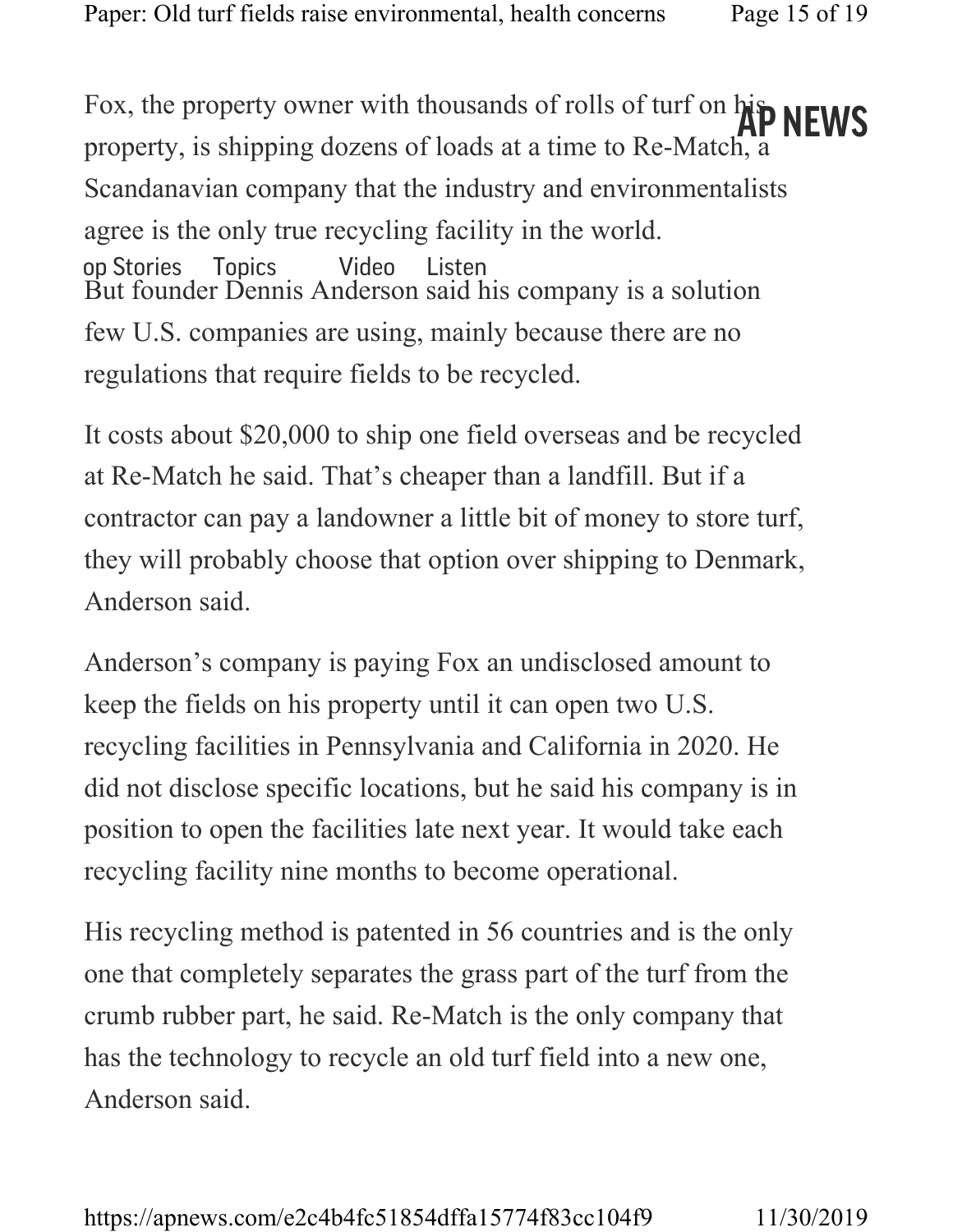Anderson has been storing 10 to 15 fields in Cleona while he NEWS works on opening a new facility in the Netherlands to serve the growing European market, where there are 4,100 new turf fields per year. The European market also outpaces the U.S. market on regulations and has stricter requirements on recycling. op Stories Topics Video Listen

```
'Make it all go away'
```
Cleona didn't have any regulations on the books, either, but the mayor pressured Re-Match to remove the turf from the borough. Anderson flew to Pennsylvania to meet with him.

"I told them to take it away. Make it all go away," Minnich said in the summer. "They did a little bit, but not to the level I was happy about. We're hoping to get all of it out before winter sets in. That's the plan as of today."

Fox said he's already shipped 25 loads to Denmark. He's also shipped two or three loads to Playing Surface Solutions in Meadville, Pennsylvania, where the turf installer can partially recycle some of the materials and repurpose them as putting greens.

He was expecting to have more turf hauled away from his property in late November.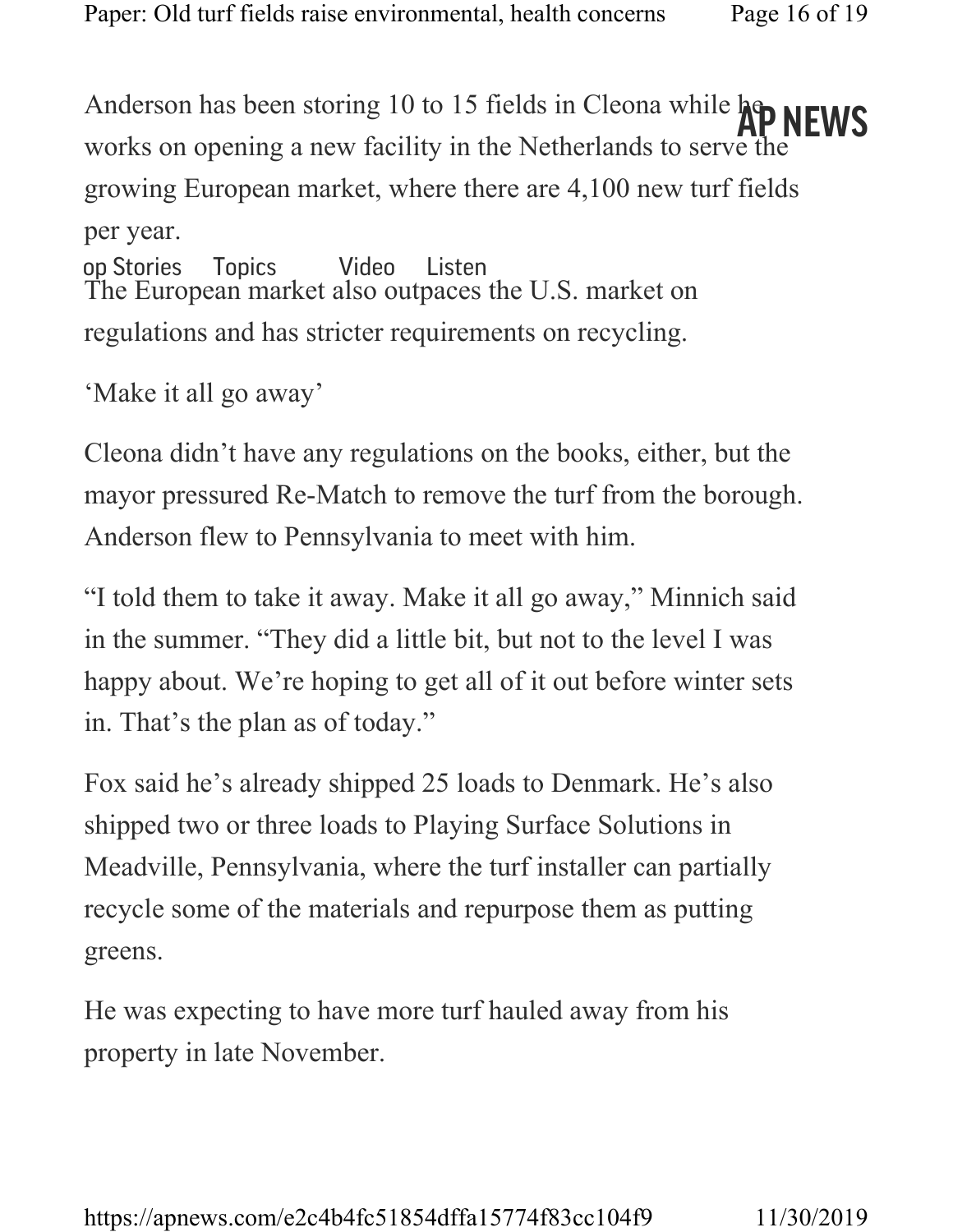"To the average person, this is garbage. But for a company that **NEWS** knows how to do it, there's hundreds of thousands in profit to separate and clean it and resell it. You have to have the right equipment to do it though," Fox said. Anderson has that equipment at Re-Match, but he doesn't have enough U.S. business. op Stories Topics Video Listen

Bond said: "I think you'll see more companies like Re-Match coming into the marketplace, and they are needed."

While there are opportunities to recycle turf in creative ways, such as what Bupp is doing in York, the market is saturated with more old turf than there is demand for new putting greens or other alternative uses.

And, for now, industry leaders and environmentalists agree the best solution to getting rid of all the turf piling up is still an ocean away.

Online:

 $\overline{\phantom{a}}$ 

 $\overline{\phantom{a}}$ 

https://bit.ly/34jRhi3

Information from: York Daily Record, http://www.ydr.com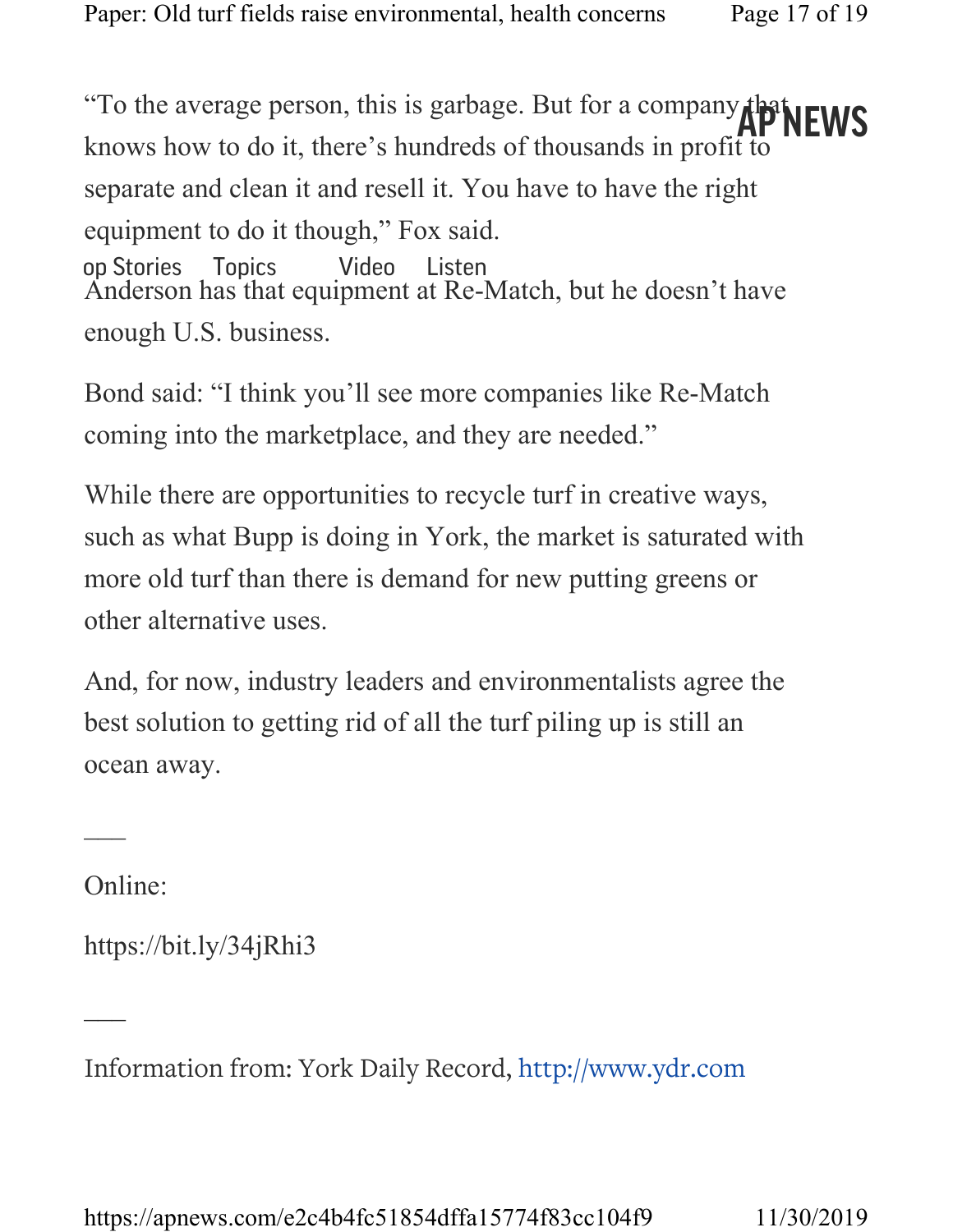op Stories Topics Video Listen